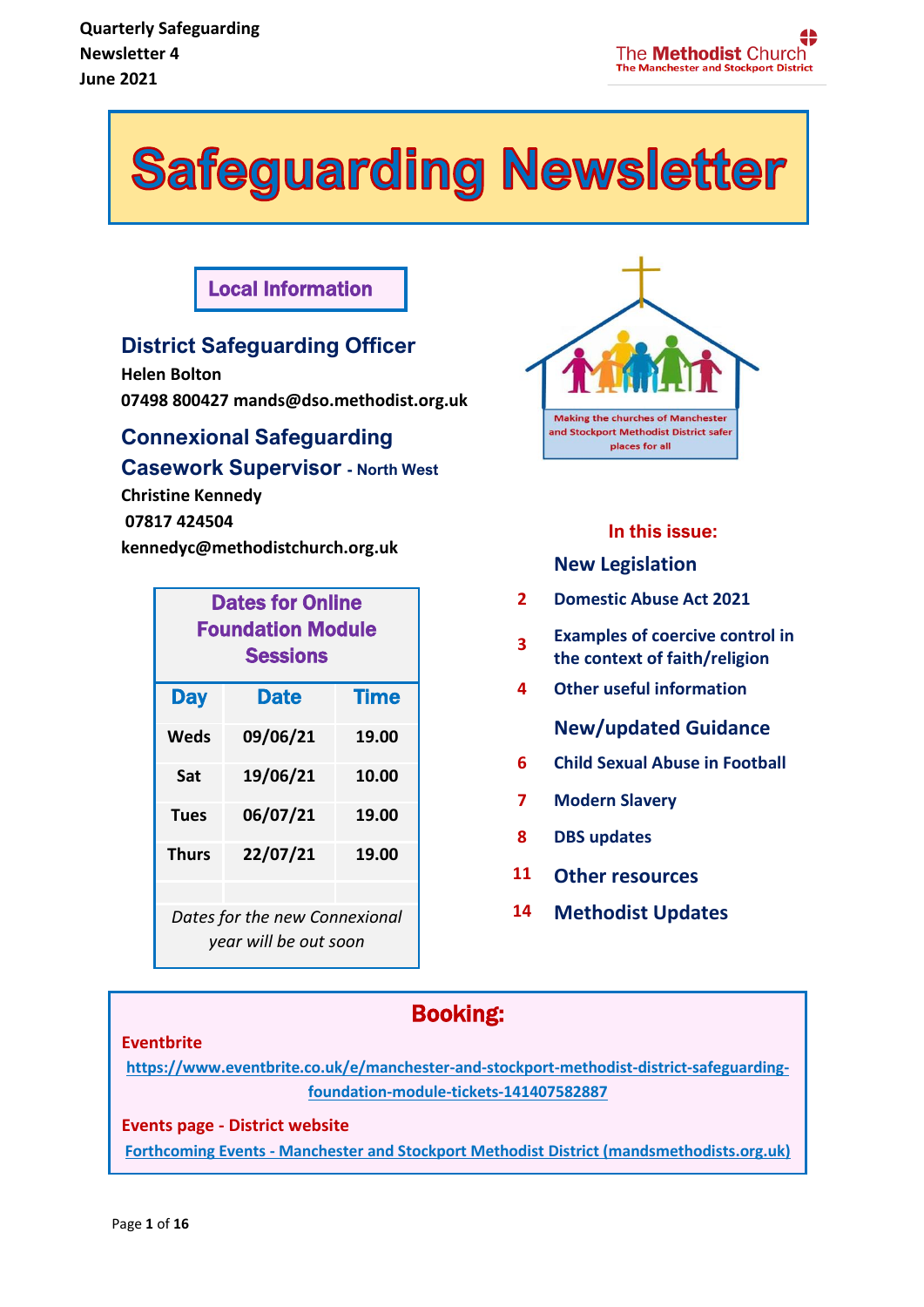

# **The Domestic Abuse Act 2021**

# **Link: [Domestic Abuse Act](http://email.nspcc.org.uk/c/1cBZHQFEEToIGsIfQqWOdpTQGW)**

The Domestic Abuse Act became law in April 2021 and now includes a legal definition of domestic abuse.

- the definition incorporates abuse beyond physical violence, such as emotional, coercive or controlling behaviour, and economic abuse.
- to fall within the definition, both victim and perpetrator must be "personally connected".
- the definition ensures that different types of relationships are captured, including ex-partners and family members.
- it is gender neutral to ensure that all victims and all types of domestic abuse are adequately captured, and no victim is excluded from protection or access to services.
- it does not extend to paid and unpaid carers, unless they are also personally connected, such as a family member.
- it defines domestic abuse as occurring where the victim and perpetrator are aged over 16; for a victim under 16, it would be dealt with as child abuse rather than domestic abuse.

#### **Other inclusions:**

- the Act clearly recognises children as victims if they see, hear or experience the effects of abuse.
- it extends the controlling or coercive behaviour offence to cover post-separation abuse.
- it includes a new offence of non-fatal strangulation/suffocation.
- it extends another offence to include the threat to disclose intimate images (*porn revenge)*.
- it clarifies the law further in order to clamp down on claims of "rough sex gone wrong" where death or serious injury have occurred.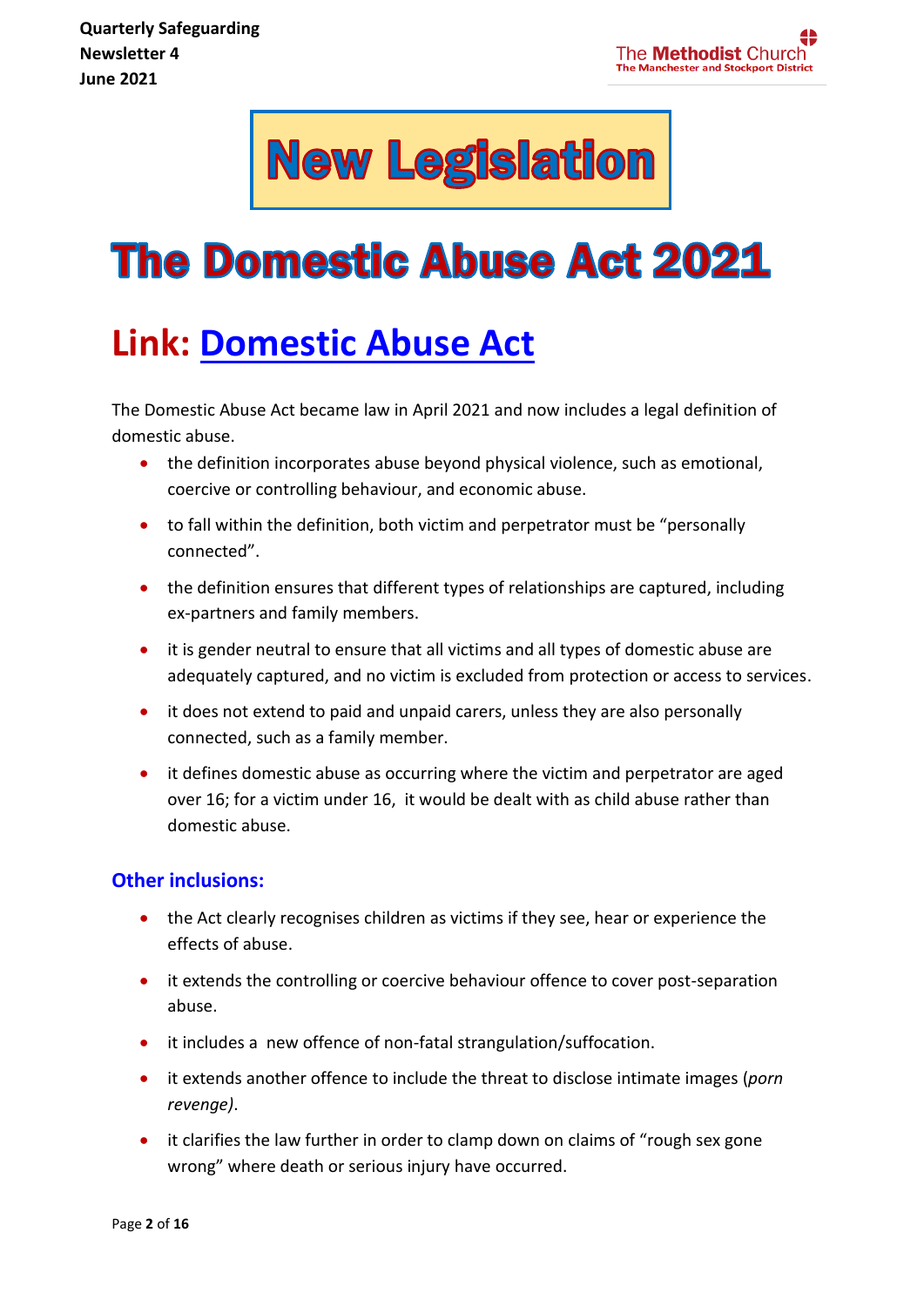- it puts the domestic violence disclosure scheme, commonly known as 'Clare's Law', on a statutory footing.
- domestic abuse protection orders (DAPOs) replace and reinforce previous orders, such as domestic violence protection orders (DVPO's) and non-molestation orders.
- it places a duty on local authorities in England to provide accommodation-based support to victims of domestic abuse and their children, in refuges or other safe accommodation.
- it provides that all eligible homeless victims automatically have 'priority need' for assistance.
- it prevents perpetrators of abuse from cross-examining their victims in person in the civil and family courts in England and Wales.
- it creates a statutory presumption that victims are eligible for special measures in the criminal, civil and family courts.
- it clarifies the circumstances in which a court may make a barring order under section 91(14) of the Children Act 1989 to prevent family proceedings that can further traumatise victims.
- it prohibits GPs and other health professionals in general practice from charging a victim of domestic abuse for a letter to support an application for legal aid.
- it provides for a statutory code of practice relating to the processing of domestic abuse data for immigration purposes.

# **Examples of coercive control in the** context of faith/religion

In addition to coercive control taking place in intimate or family relationships, it could also take place in someone's wider faith community, both by other members of their faith community, by faith leaders or by others representing faith institutions. This may include, but is not limited to:

- being prevented from visiting one's place of worship or being pressured to do so against one's will.
- being prevented from praying or worshipping or being pressured or coerced to do so a certain number of times per day/week.
- being told that your God(s) hate you.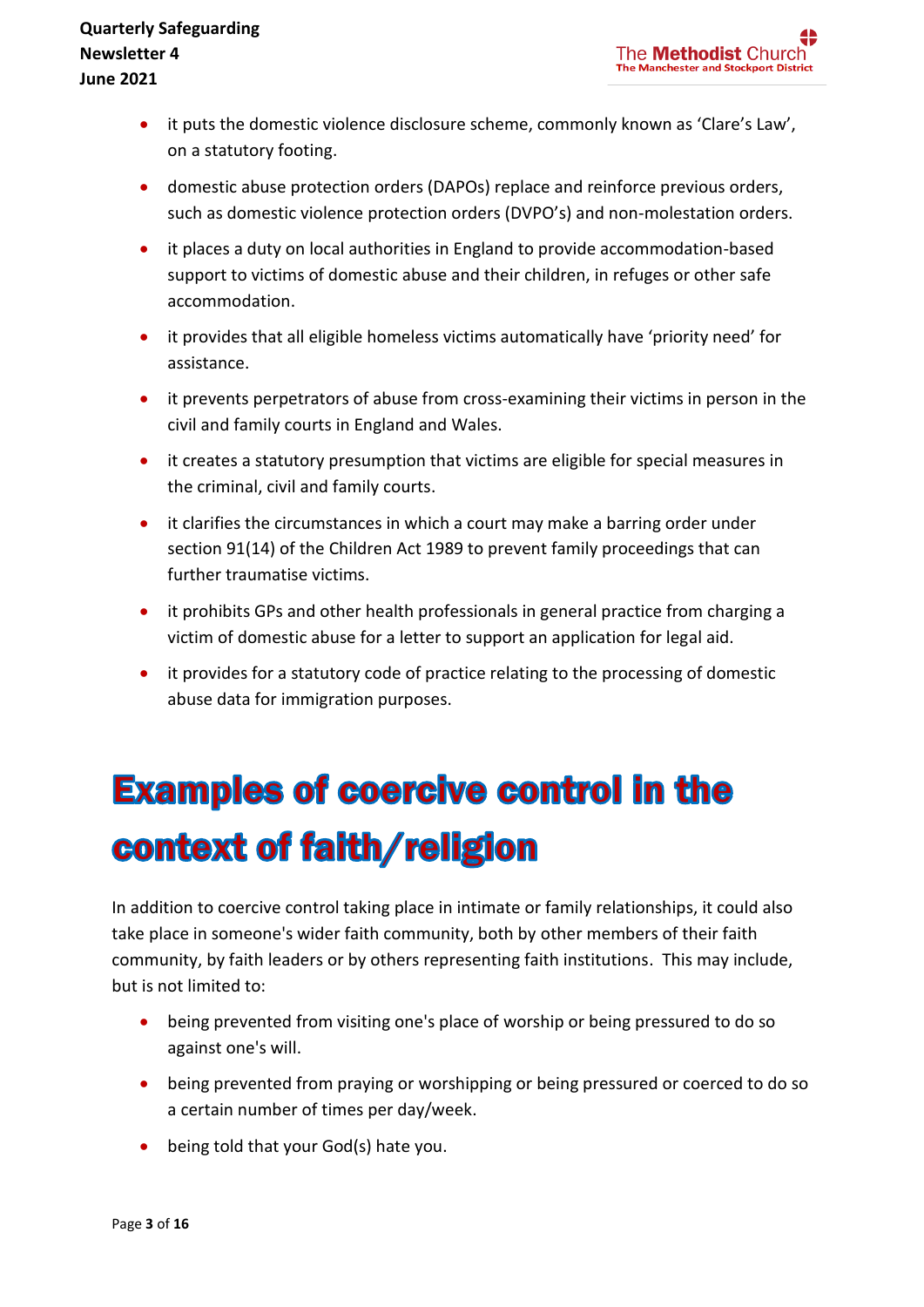- being pressured to have sex, or to carry out particular sexual acts, which the partner did not want to do, by being told that they must comply in order to adequately practice their faith.
- using a certain interpretation of sacred texts to dictate, implicitly or explicitly, what can be worn or eaten, or where the partner may go or do.
- using sacred texts to pressure forgiveness of abuse, or to 'submit to your husband' and therefore to accept or allow certain behaviours.
- using religious texts to justify abusive or hurtful behaviour.
- using religious teachings to prevent someone leaving or separating from an abuser.
- a spouse refusing to grant a religious divorce.
- a partner forcing children to be raised in a faith the other doesn't agree to.
- a spouse threatening to marry another wife/husband.

### **Other useful information**

### **News Article and podcasts**

Disability and Domestic Abuse

#### **Blogpost**

A blogpost by Charity Hamilton on 'Theology Everywhere' entitled *'Violence, Love and the Keys'.*

As cases of domestic abuse rise during lockdown, people are forced to spend more time with their abusers. As Sara Cincurova explores, disabled victims can face particular challenges.

The subject is gender-based violence, and it touches on the case of Sarah Everard and the behaviour of some in the Methodist church.



#### **Link:**

**Disability [and domestic](https://methodist-news.org.uk/BVI-7E5GC-V5UMIY-4GHMOS-1/c.aspx)  [abuse: 'No-one knows](https://methodist-news.org.uk/BVI-7E5GC-V5UMIY-4GHMOS-1/c.aspx)  [what is happening](https://methodist-news.org.uk/BVI-7E5GC-V5UMIY-4GHMOS-1/c.aspx)  [behind those walls' -](https://methodist-news.org.uk/BVI-7E5GC-V5UMIY-4GHMOS-1/c.aspx) [BBC News](https://methodist-news.org.uk/BVI-7E5GC-V5UMIY-4GHMOS-1/c.aspx)**

#### **Link:**

**[Violence, Love and the](https://theologyeverywhere.org/2021/04/12/violence-love-the-keys/)  Keys – [Theology](https://theologyeverywhere.org/2021/04/12/violence-love-the-keys/)  [Everywhere](https://theologyeverywhere.org/2021/04/12/violence-love-the-keys/)**

*Posted April 2021*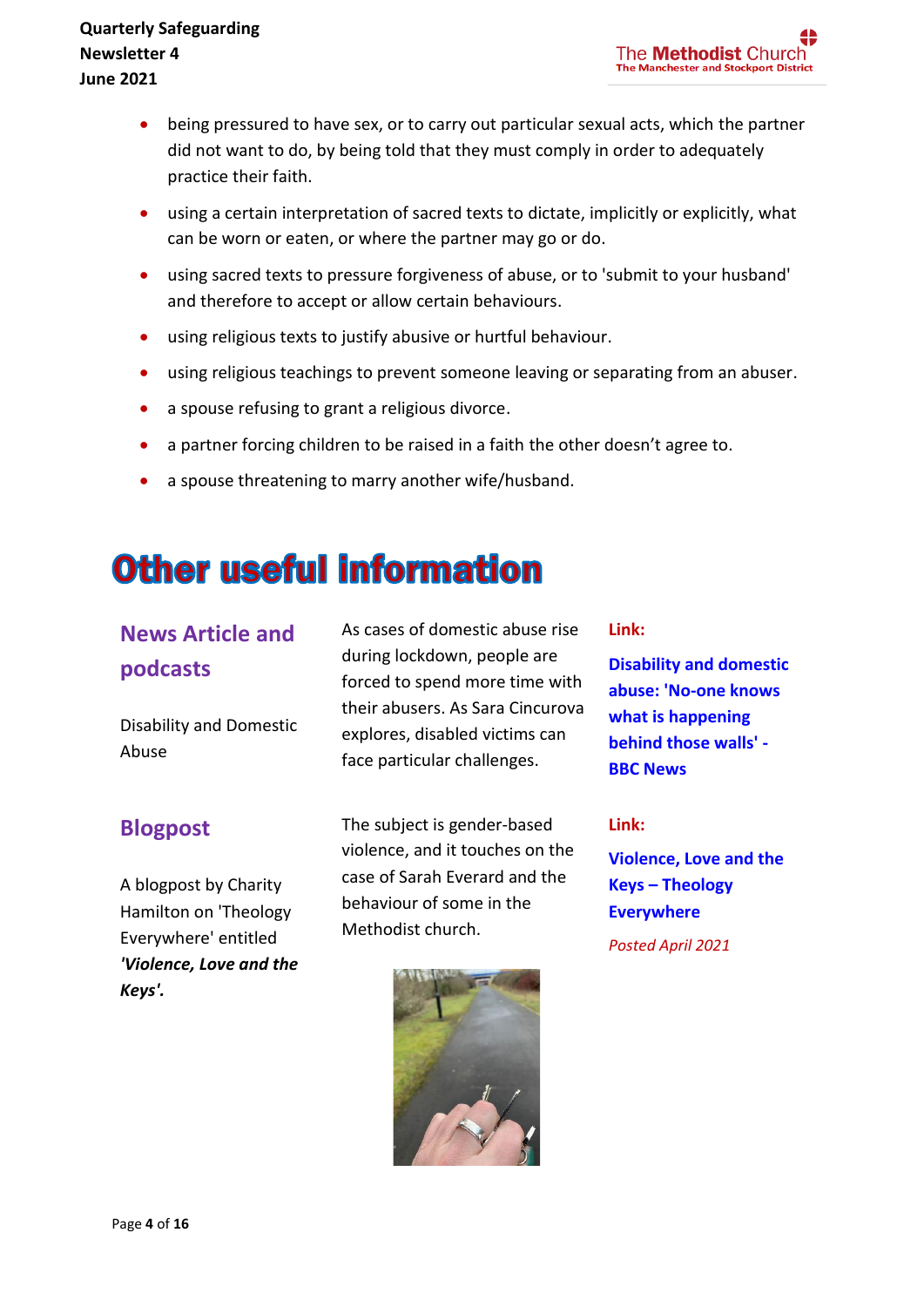#### Ï **Quarterly Safeguarding Newsletter 4 June 2021**

#### The **Methodist** Church **The Manchester and Stockport District**

### **Podcast**

The Ann Craft Trust has released a podcast on discussing domestic abuse and coercive control and how this abuse affects the physical and mental health of the whole family.

#### **Link:**

**[Domestic Abuse and](https://www.anncrafttrust.org/domestic-abuse-and-coercive-control-telling-untold-stories-safeguarding-matters/)  [Coercive Control -](https://www.anncrafttrust.org/domestic-abuse-and-coercive-control-telling-untold-stories-safeguarding-matters/) Telling [Untold Stories -](https://www.anncrafttrust.org/domestic-abuse-and-coercive-control-telling-untold-stories-safeguarding-matters/) [Safeguarding Matters -](https://www.anncrafttrust.org/domestic-abuse-and-coercive-control-telling-untold-stories-safeguarding-matters/) [Ann Craft Trust](https://www.anncrafttrust.org/domestic-abuse-and-coercive-control-telling-untold-stories-safeguarding-matters/)**

*Posted April 2021*



### **Leaflet**

Women's Aid Response - How to support a friend

The response is very comprehensive and offers lots of practical advice alongside signposting to other organisations and resources.

#### **Link:**

**[Women's Aid Response -](https://methodist-news.org.uk/BVI-7AXN5-V5UMIY-4E4CZ3-1/c.aspx)  [How to support a friend](https://methodist-news.org.uk/BVI-7AXN5-V5UMIY-4E4CZ3-1/c.aspx)**



#### **Documentary**

Ian Wright: Home Truths

**News Article**

Domestic abuse, trauma and recovery

Footballer Ian Wright shares his own story and investigates what effect growing up in a psychologically abusive and violent home has on children in the UK

Mel B *(one time Spice Girl)* on Domestic Abuse, Trauma and Recovery

**[Ian Wright: Home Truths](https://methodist-news.org.uk/BVI-7E5GC-V5UMIY-4GHMJ0-1/c.aspx)**

**[BBC iPlayer](https://methodist-news.org.uk/BVI-7E5GC-V5UMIY-4GHMJ0-1/c.aspx)**

**[Mel B on domestic](https://methodist-news.org.uk/BVI-7E5GC-V5UMIY-4GHMXF-1/c.aspx)  [abuse, trauma and](https://methodist-news.org.uk/BVI-7E5GC-V5UMIY-4GHMXF-1/c.aspx)  [recovery: 'In my mind](https://methodist-news.org.uk/BVI-7E5GC-V5UMIY-4GHMXF-1/c.aspx)  [there was no way](https://methodist-news.org.uk/BVI-7E5GC-V5UMIY-4GHMXF-1/c.aspx) out' | [Domestic violence | The](https://methodist-news.org.uk/BVI-7E5GC-V5UMIY-4GHMXF-1/c.aspx)  [Guardian](https://methodist-news.org.uk/BVI-7E5GC-V5UMIY-4GHMXF-1/c.aspx)**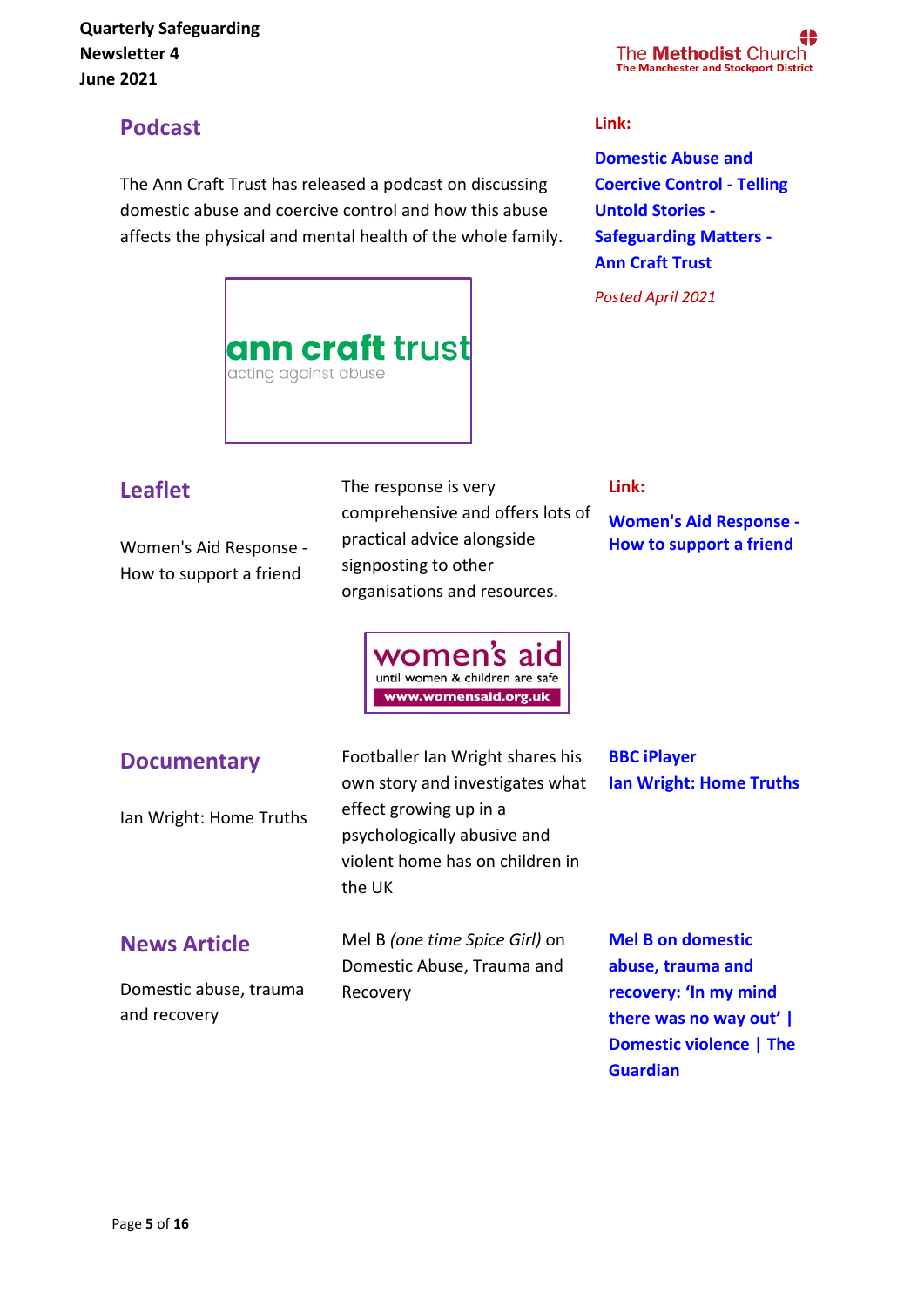

# **Child Sexual Abuse in Football**



**Link to report:**

**[Clive Sheldon QC's](http://email.nspcc.org.uk/c/1bZBKrHuxJZjFTsg7e6eUsYSag)  [report into non](http://email.nspcc.org.uk/c/1bZBKrHuxJZjFTsg7e6eUsYSag)[recent child sexual](http://email.nspcc.org.uk/c/1bZBKrHuxJZjFTsg7e6eUsYSag)  [abuse allegations in](http://email.nspcc.org.uk/c/1bZBKrHuxJZjFTsg7e6eUsYSag)  [football](http://email.nspcc.org.uk/c/1bZBKrHuxJZjFTsg7e6eUsYSag)**

In March this year the Football Association published findings from an independent review by Clive Sheldon QC into allegations of sexual abuse in football in England during the period 1970 to 2005.

The findings echo those found in other reviews, including those of religious organisations, including that the FA took too long to act and that safeguarding was not an issue taken seriously enough.

The recommendations are very similar too, and include:

- safeguarding training
- safeguarding standards
- safer recruitment processes including DBS
- support for survivors

Soon after this report was published the BBC showed a three-part documentary examining historic child abuse in youth football across England between the 1970s and the 1990s. This was very harrowing viewing indeed and reminds us that safeguarding is the responsibility of each and every one of us.

#### **Other resources: NSPCC's Dedicated Helpline**

The NSPCC have a free and confidential helpline which offers advice and support for anyone who experienced abuse in connection with football:

**0800 023 2642**

**Documentary from BBC iPlayer [Football's darkest](http://email.nspcc.org.uk/c/1bZBL9Ahlu28axesdJnyLrJD9P)** 

#### **Link:**

**[secret](http://email.nspcc.org.uk/c/1bZBL9Ahlu28axesdJnyLrJD9P)**

**Keep children safe in sport [NSPCC Child](https://thecpsu.org.uk/)  [Protection in Sport](https://thecpsu.org.uk/)  [Unit | CPSU](https://thecpsu.org.uk/)  [\(thecpsu.org.uk\)](https://thecpsu.org.uk/)**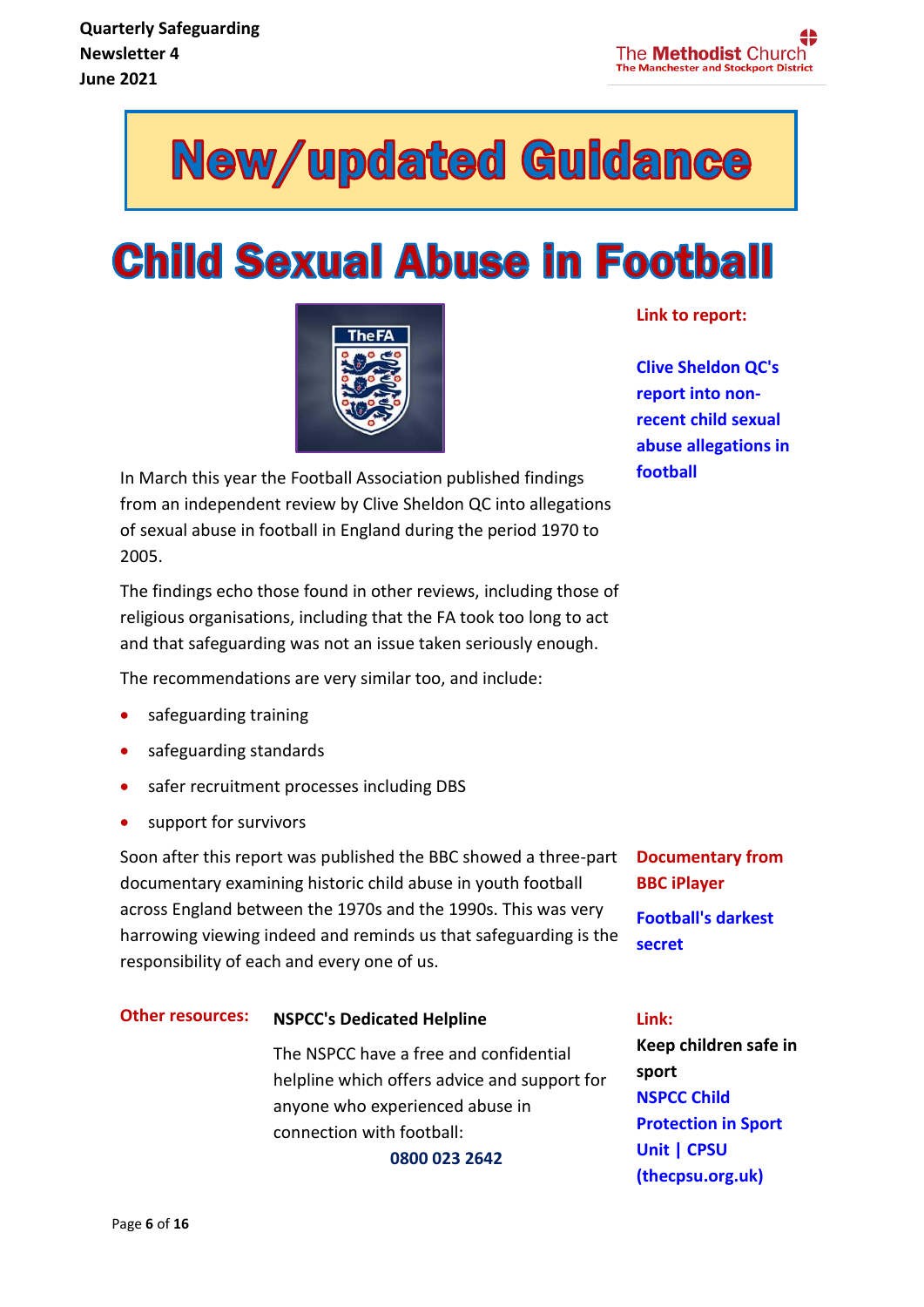# **Modern Slavery**

**Modern slavery: how to identify and support victims**

**[Modern Slavery: Statutory Guidance for](https://assets.publishing.service.gov.uk/government/uploads/system/uploads/attachment_data/file/974794/March_2021_-_Modern_Slavery_Statutory_Guidance__EW__Non-Statutory_Guidance__SNI__v2.1_.pdf)  [England and Wales \(under s49 of the](https://assets.publishing.service.gov.uk/government/uploads/system/uploads/attachment_data/file/974794/March_2021_-_Modern_Slavery_Statutory_Guidance__EW__Non-Statutory_Guidance__SNI__v2.1_.pdf)  [Modern Slavery Act 2015\) and Non-](https://assets.publishing.service.gov.uk/government/uploads/system/uploads/attachment_data/file/974794/March_2021_-_Modern_Slavery_Statutory_Guidance__EW__Non-Statutory_Guidance__SNI__v2.1_.pdf)[Statutory Guidance for Scotland and](https://assets.publishing.service.gov.uk/government/uploads/system/uploads/attachment_data/file/974794/March_2021_-_Modern_Slavery_Statutory_Guidance__EW__Non-Statutory_Guidance__SNI__v2.1_.pdf)  [Northern Ireland](https://assets.publishing.service.gov.uk/government/uploads/system/uploads/attachment_data/file/974794/March_2021_-_Modern_Slavery_Statutory_Guidance__EW__Non-Statutory_Guidance__SNI__v2.1_.pdf)  [\(publishing.service.gov.uk\)](https://assets.publishing.service.gov.uk/government/uploads/system/uploads/attachment_data/file/974794/March_2021_-_Modern_Slavery_Statutory_Guidance__EW__Non-Statutory_Guidance__SNI__v2.1_.pdf)**

*The Home Office – updated April 2021*

| <b>Modern slavery</b> |  |
|-----------------------|--|
| encompasses:          |  |

**>** human trafficking

and

#### **Trafficking means –**

- **>** trafficked for the purpose of 'exploitation'
- **>** deception

**NB**

**>** slavery, servitude and forced or compulsory labour

#### **Types of exploitation:**

#### **>** sexual exploitation

**>** forced labour

- **>** forced criminality
- **>** removal of organs *(organ harvesting)*

#### **Chapter 2**

#### **Chapter 9**

provides information about the definition of modern slavery

relates to

child victims

*For more information see:*

exploitation

**[Protecting children from trafficking](https://methodist-news.org.uk/BVI-7CJJX-V5UMIY-4FAKK5-1/c.aspx)  [and modern slavery](https://methodist-news.org.uk/BVI-7CJJX-V5UMIY-4FAKK5-1/c.aspx)**

Victims of modern slavery are often vulnerable individuals, particularly when rescued from a situation of

**For more information see the UK unseen website:**

**[Human Trafficking & Modern](https://www.unseenuk.org/)  [Day Slavery in the UK](https://www.unseenuk.org/)  [\(unseenuk.org\)](https://www.unseenuk.org/)** Telephone: **0303 040 2888**



- **>** physical coercion **>** psychological coercion
- **>** complex situations

*Human/people smuggling is not human trafficking*

### **Slavery, servitude and forced or compulsory labour means –**

- **>** physical coercion
- **>** psychological coercion
- **>** complex situations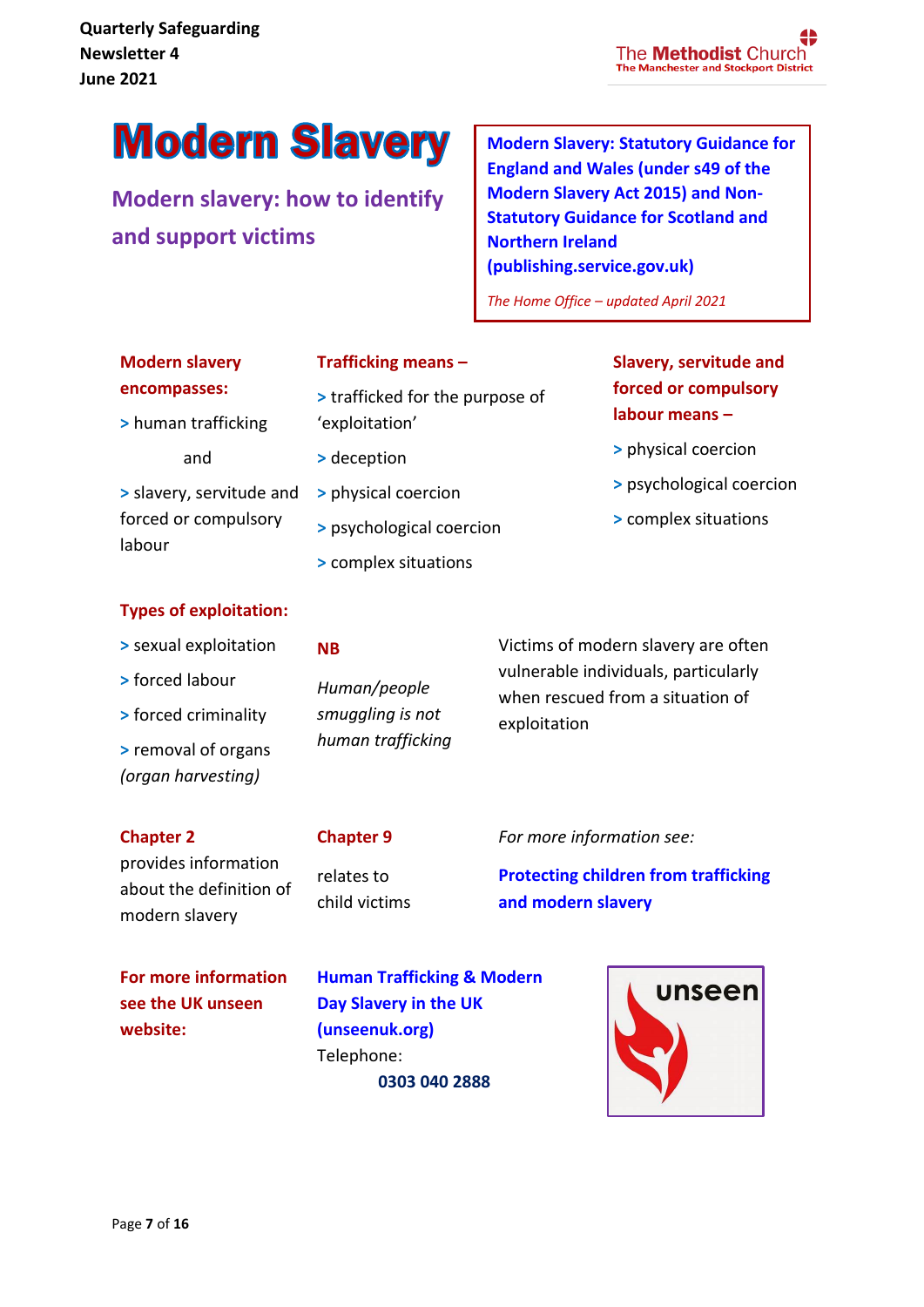If you need help, or you think someone may be a victim of slavery or exploitation, you can call the confidential UK modern slavery helpline



#### **08000 121 700**

*24 hours a day, 365 days a year*



Disclosure &<br>Barring Service

### **Faith specific guidance on DBS checks**



The Disclosure and Barring Service (DBS) recently worked with Strengthening Faith Institutions (SFI) and the Charity Commission to support faith organisations, to produce [guidance](https://methodist-news.org.uk/BVI-7E5GC-V5UMIY-4GFVR8-1/c.aspx) on DBS checks and eligibility which is tailored to different faiths.

#### **Link:**

**[Disclosure and Barring Services](https://www.sfitogether.org/dbs-checks-faith-centres/)  [\(DBS\) Checks for Faith Centres -](https://www.sfitogether.org/dbs-checks-faith-centres/) [Strengthening Faith Institutions \(SFI\)](https://www.sfitogether.org/dbs-checks-faith-centres/)  [\(sfitogether.org\)](https://www.sfitogether.org/dbs-checks-faith-centres/)**

### **DBS checks for working with children in places of worship** *(changes)*



**Link:**

**DBS checks for [working](https://methodist-news.org.uk/BVI-7AXN5-V5UMIY-4E411A-1/c.aspx) with [children](https://methodist-news.org.uk/BVI-7AXN5-V5UMIY-4E411A-1/c.aspx) in places of worship (changes)** *Published Feb 2021*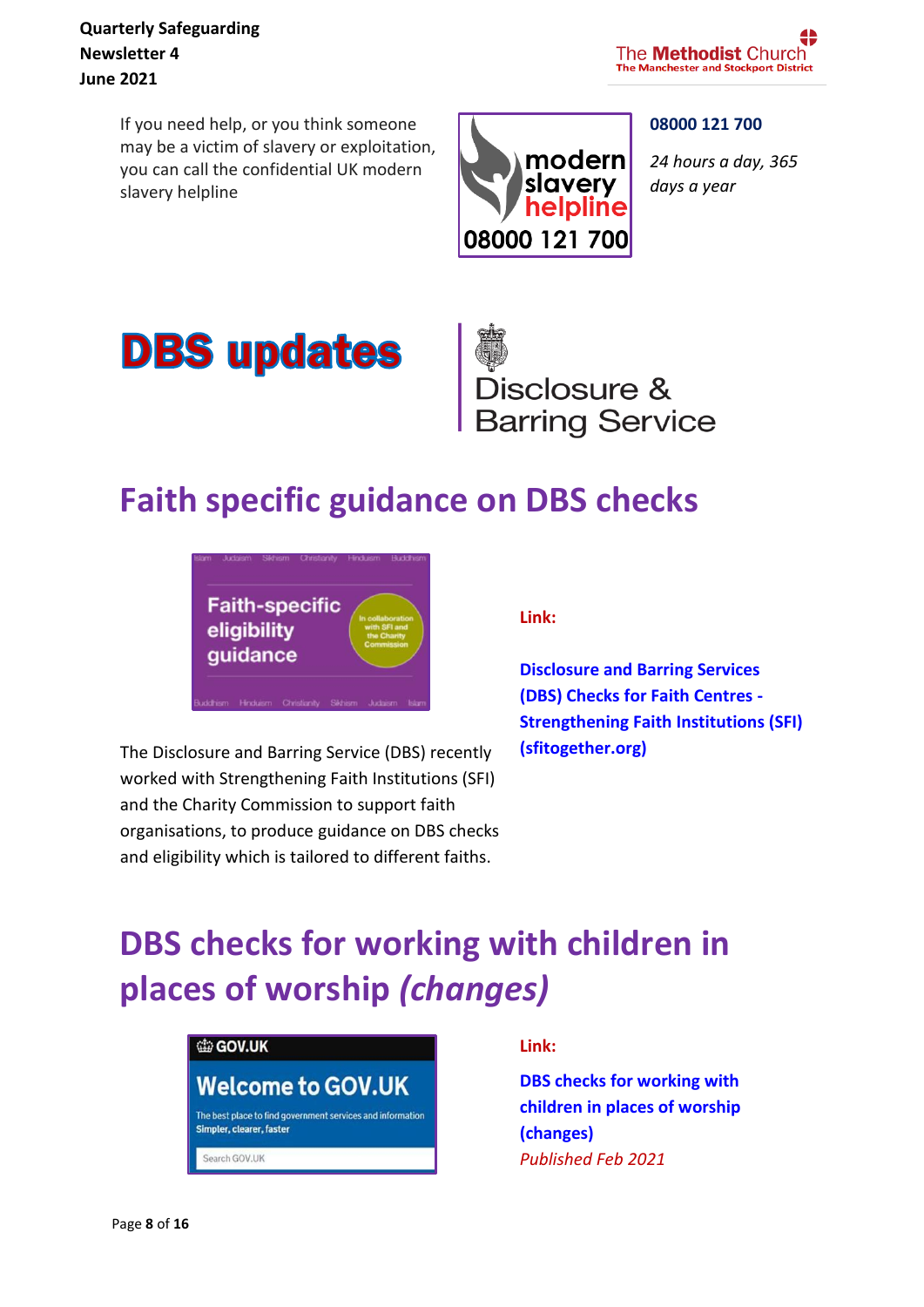This guidance on the GOV.UK website highlights the rules for DBS checks for working with children in places of worship was issued on 19 Feb 2021.

The main activities that are likely to occur in faith settings which will make a role eligible for a DBS check when working with children are:

- teaching, training or instructing children
- care of children
- providing advice and guidance wholly or mainly to children in relation to their emotional, physical or educational wellbeing e.g. advice on staying healthy while fasting, educational advice when considering a life of faith or emotional guidance when going through difficult times in life such as bereavement (*added as regulated activity)*
- driving children
- day-to-day management of people undertaking these activities

Anyone undertaking these activities on more than 3 days in any 30-day period will be eligible for an Enhanced DBS check with a check of the Children's Barred List.

Anyone undertaking these activities overnight between 2am and 6am with contact with the children would also be eligible for an Enhanced DBS check with a check of the Children's Barred List. If someone does these activities but less often they will be eligible for an Enhanced DBS check without the Children's Barred List check.

# **New Leaflets from DBS on Regulated Activity with Adults and Children**

The Disclosure and Barring Service has produced new leaflets relating to eligibility and other DBS services and products.

#### **Updated May 2021**

**[DBS guidance leaflets -](https://methodist-news.org.uk/BVI-7AXN5-V5UMIY-4E3YPO-1/c.aspx) [GOV.UK \(www.gov.uk\)](https://methodist-news.org.uk/BVI-7AXN5-V5UMIY-4E3YPO-1/c.aspx)**

Of particular relevance are: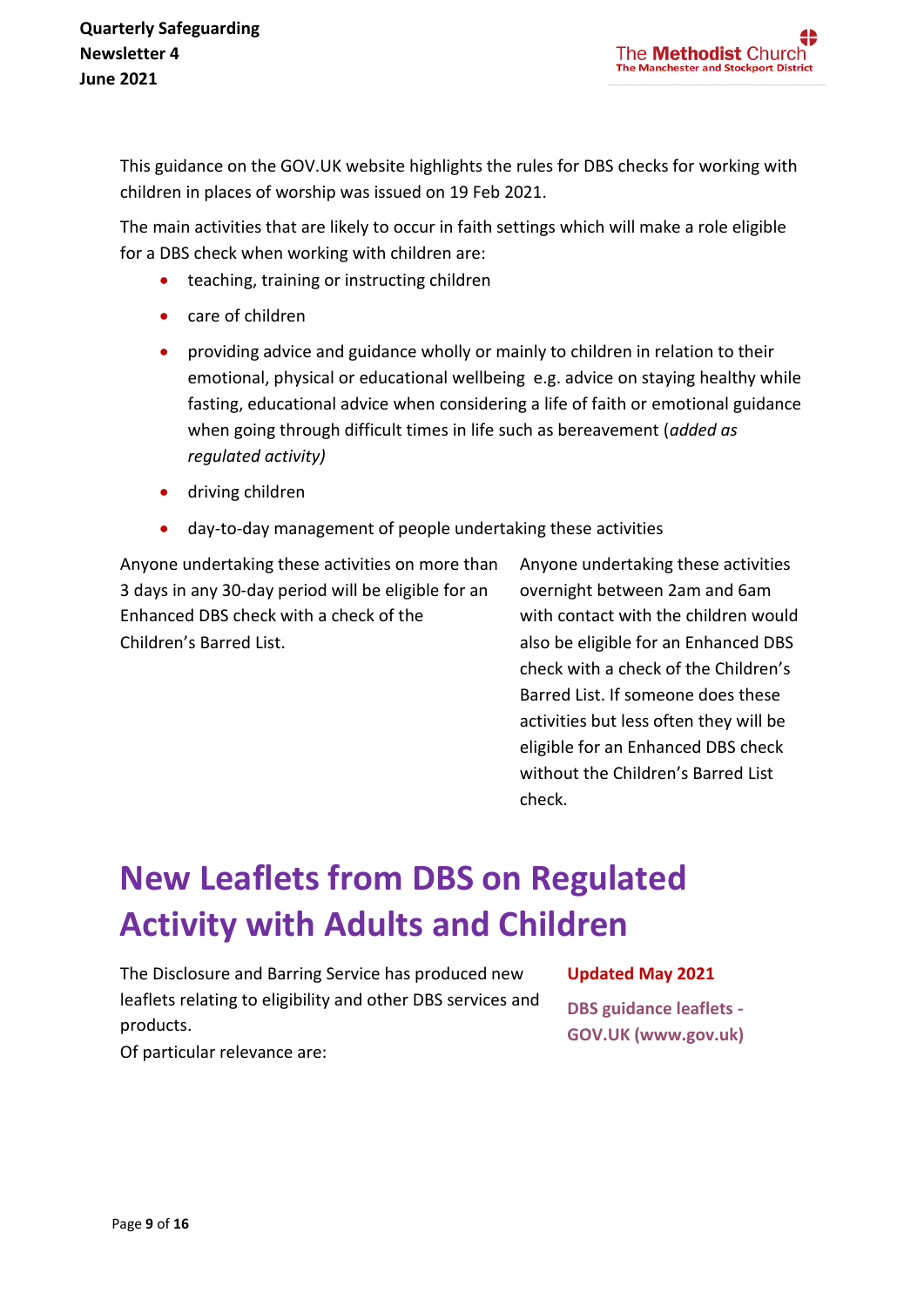Ï **Quarterly Safeguarding Newsletter 4 June 2021**

4 The **Methodist** Church **The Manchester and Stockport District** 

Regulated Adults

Activity with **[1\\_NHS Eligibility Roles](https://assets.publishing.service.gov.uk/government/uploads/system/uploads/attachment_data/file/739152/Regulated_Activity_with_Adults_in_England.pdf?utm_source=Methodist%20Church%20House&utm_medium=email&utm_campaign=12267473_Safeguarding%20Bulletin%20March%202021&dm_i=BVI,7AXN5,V5UMIY,TMEEG,1)  [ES573375\\_CCS156\\_CCS0318265556-](https://assets.publishing.service.gov.uk/government/uploads/system/uploads/attachment_data/file/739152/Regulated_Activity_with_Adults_in_England.pdf?utm_source=Methodist%20Church%20House&utm_medium=email&utm_campaign=12267473_Safeguarding%20Bulletin%20March%202021&dm_i=BVI,7AXN5,V5UMIY,TMEEG,1) [Leaflet\\_Adults\\_v2\\_EB.pdf](https://assets.publishing.service.gov.uk/government/uploads/system/uploads/attachment_data/file/739152/Regulated_Activity_with_Adults_in_England.pdf?utm_source=Methodist%20Church%20House&utm_medium=email&utm_campaign=12267473_Safeguarding%20Bulletin%20March%202021&dm_i=BVI,7AXN5,V5UMIY,TMEEG,1)  [\(publishing.service.gov.uk\)](https://assets.publishing.service.gov.uk/government/uploads/system/uploads/attachment_data/file/739152/Regulated_Activity_with_Adults_in_England.pdf?utm_source=Methodist%20Church%20House&utm_medium=email&utm_campaign=12267473_Safeguarding%20Bulletin%20March%202021&dm_i=BVI,7AXN5,V5UMIY,TMEEG,1)**

| Disclosure &<br><b>Barring Service</b>              |  |  |
|-----------------------------------------------------|--|--|
| <b>Regulated activity with adults</b><br>in England |  |  |
|                                                     |  |  |
|                                                     |  |  |
|                                                     |  |  |



Regulated Activity with Children

**[ES573374\\_CCS156\\_CCS0318265556-](https://assets.publishing.service.gov.uk/government/uploads/system/uploads/attachment_data/file/739154/Regulated_Activity_with_Children_in_England.pdf?utm_source=Methodist%20Church%20House&utm_medium=email&utm_campaign=12267473_Safeguarding%20Bulletin%20March%202021&dm_i=BVI,7AXN5,V5UMIY,TMEEG,1) [1\\_NHS Eligibility Roles](https://assets.publishing.service.gov.uk/government/uploads/system/uploads/attachment_data/file/739154/Regulated_Activity_with_Children_in_England.pdf?utm_source=Methodist%20Church%20House&utm_medium=email&utm_campaign=12267473_Safeguarding%20Bulletin%20March%202021&dm_i=BVI,7AXN5,V5UMIY,TMEEG,1) [Leaflet\\_Children\\_v3\\_EB.pdf](https://assets.publishing.service.gov.uk/government/uploads/system/uploads/attachment_data/file/739154/Regulated_Activity_with_Children_in_England.pdf?utm_source=Methodist%20Church%20House&utm_medium=email&utm_campaign=12267473_Safeguarding%20Bulletin%20March%202021&dm_i=BVI,7AXN5,V5UMIY,TMEEG,1)  [\(publishing.service.gov.uk\)](https://assets.publishing.service.gov.uk/government/uploads/system/uploads/attachment_data/file/739154/Regulated_Activity_with_Children_in_England.pdf?utm_source=Methodist%20Church%20House&utm_medium=email&utm_campaign=12267473_Safeguarding%20Bulletin%20March%202021&dm_i=BVI,7AXN5,V5UMIY,TMEEG,1)**

**All this DBS guidance can be found on the Connexional website at:**

**[Guidance from the Disclosure and Barring Service](https://www.methodist.org.uk/safeguarding/recruitment-dbspvg-forms-etc/guidance-from-the-disclosure-and-barring-service/?utm_source=Methodist%20Church%20House&utm_medium=email&utm_campaign=12342525_Safeguarding%20Newsletter%20April%202021&dm_i=BVI,7CJJX,V5UMIY,TTHZV,1)  [\(methodist.org.uk\)](https://www.methodist.org.uk/safeguarding/recruitment-dbspvg-forms-etc/guidance-from-the-disclosure-and-barring-service/?utm_source=Methodist%20Church%20House&utm_medium=email&utm_campaign=12342525_Safeguarding%20Newsletter%20April%202021&dm_i=BVI,7CJJX,V5UMIY,TTHZV,1)**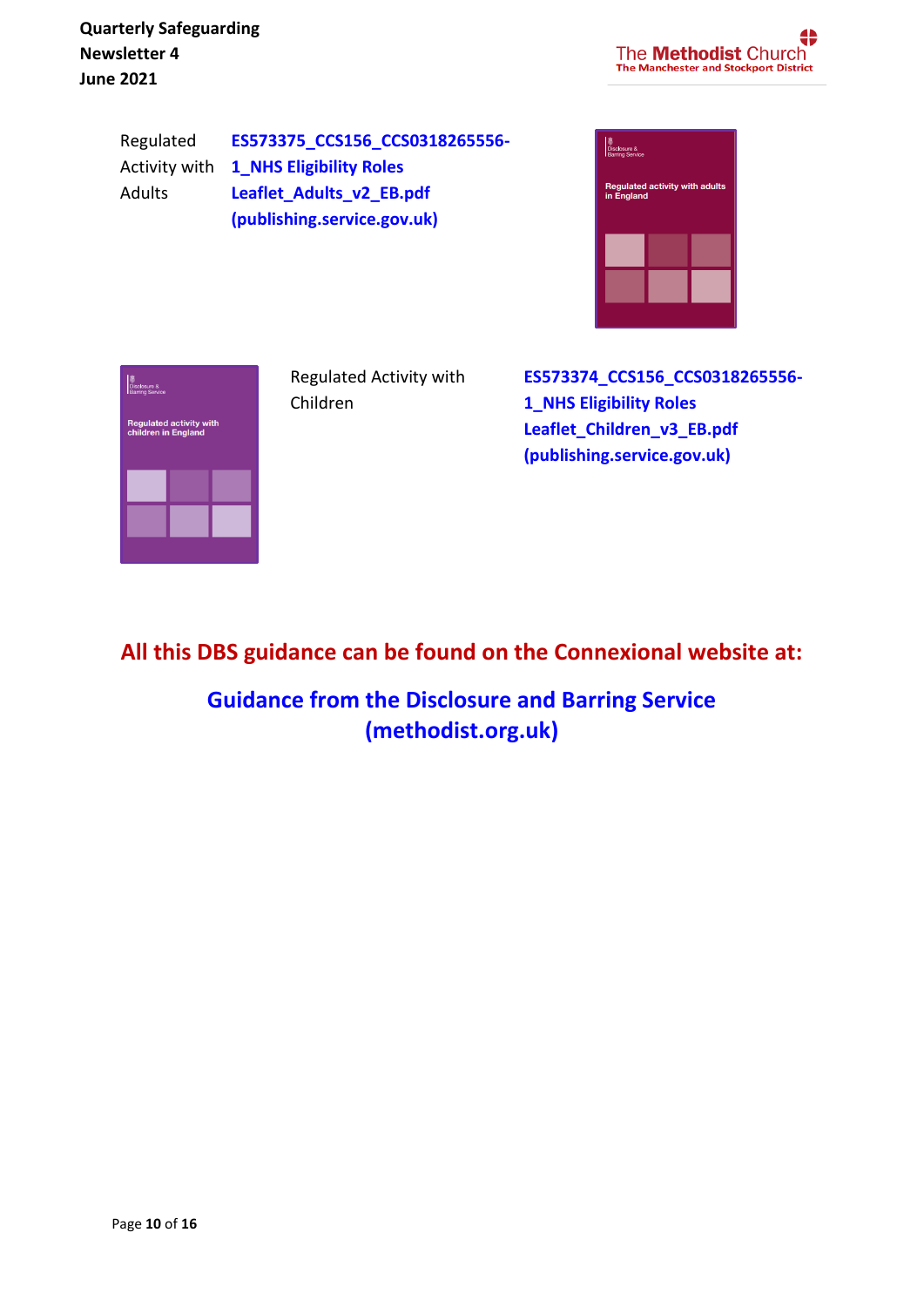# **Other resources**

**The expect respect healthy relationships toolkit**

**[Expect](https://www.womensaid.org.uk/what-we-do/education-and-public-awareness/expect-respect/)  [Respect -](https://www.womensaid.org.uk/what-we-do/education-and-public-awareness/expect-respect/) [Woman's](https://www.womensaid.org.uk/what-we-do/education-and-public-awareness/expect-respect/) Aid**

**Link:**

women's aid until women & children are safe

**Women's Aid, 2021**

This toolkit contains resources to help prevent domestic abuse and educate children on healthy relationships, and is aimed at those working with children aged 4 and 18-yearsold.

It consists of activities covering several themes, including:

- challenging assumptions about gender, power and equality
- the difference between abusive and non-abusive relationships
- promoting the message that abuse is not acceptable
- understanding consent online and offline.

#### **Children's media Link:**

**use and attitudes** **[Children and parents: media use](http://email.nspcc.org.uk/c/1cBZZxLkIsx52v98t2VOzUKNw3)  [and attitudes report 2020/21](http://email.nspcc.org.uk/c/1cBZZxLkIsx52v98t2VOzUKNw3)  [\(PDF\)](http://email.nspcc.org.uk/c/1cBZZxLkIsx52v98t2VOzUKNw3)**



**Ofcom, April 2021**

Ofcom has published a report looking at the media use and attitudes of children and young people aged 5-15.

Findings show that in 2020:

- nearly all children aged 5-15 went online
- just over half of 12-15s have had some form of negative online experience, most commonly being contacted by someone they did not know who wanted to be their friend
- awareness of reporting functions was high (70% of children aged 12-15), but only 14% of 12-15s have ever reported content.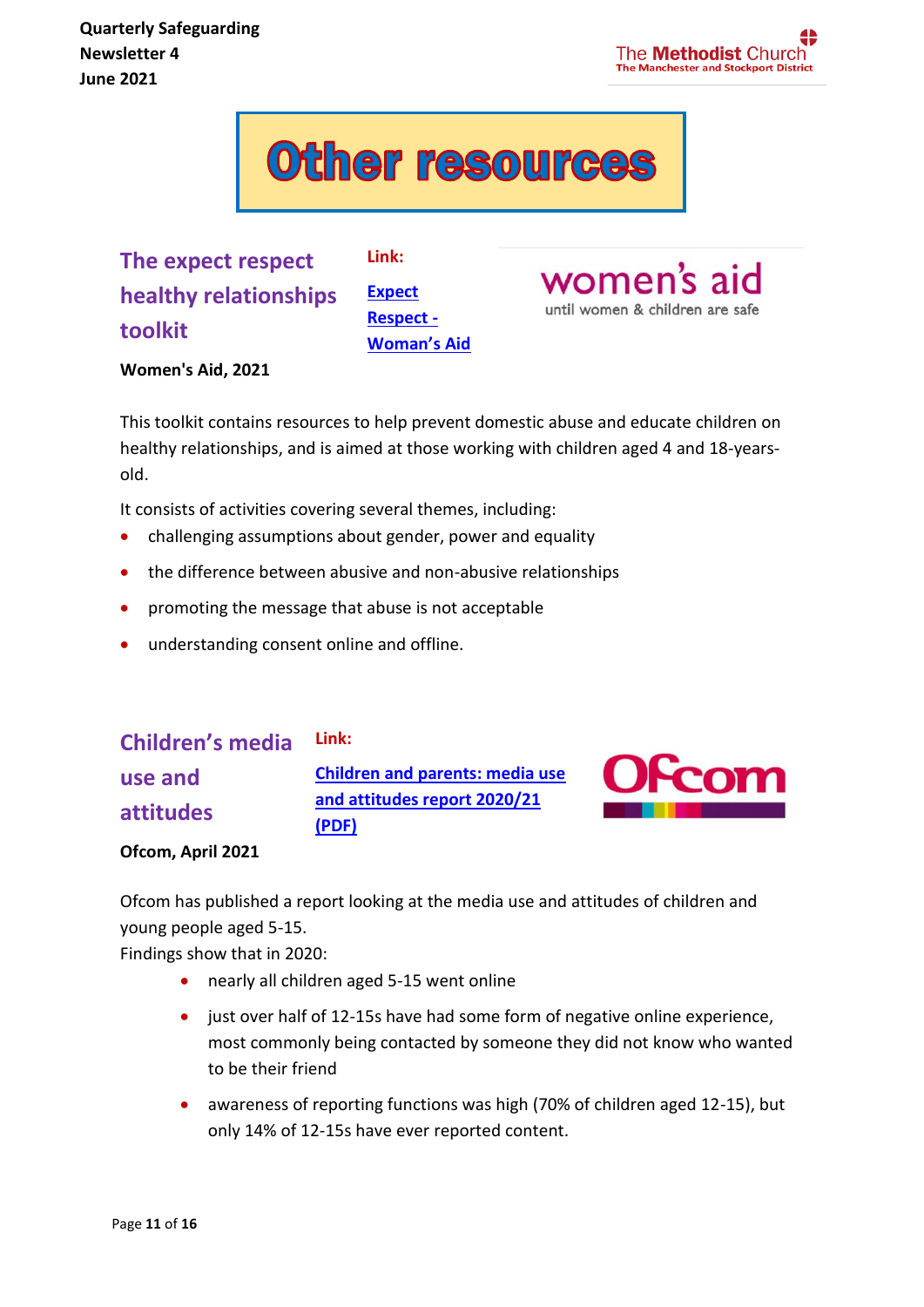| Æ<br>The <b>Methodist</b> Church<br>The Manchester and Stockport District |
|---------------------------------------------------------------------------|
|---------------------------------------------------------------------------|

project

**SOO INDEPENDENT INQUIRY**<br>CHILD SEXUAL ABUSE

truth

| <b>Child sexual</b> | Links:                                                                                            |
|---------------------|---------------------------------------------------------------------------------------------------|
| abuse               | Child sexual abuse survivors speak of                                                             |
| <b>survivors</b>    | lifelong effects of abuse   IICSA<br><b>Independent Inquiry into Child Sexual</b><br><b>Abuse</b> |
| IICSA, May 2021     | truth-project-experiences-shared-june-<br>2018.pdf (truthproject.org.uk)                          |

*This includes reports of abuse within the context of the church*

The Independent Inquiry into Child Sexual Abuse, in partnership with the Truth Project, has shared experiences of victims and survivors of child sexual abuse.

The experiences, which will be used to inform the inquiry's final report, in October this year.

- it includes accounts of: barriers to speaking out lifelong effects of the abuse
- authority figures turning a blind eye

being ignored, threatened and encouraged to stay silent.

#### **Safeguarding in faith communities IICSA, 2021 Links: [Inquiry's Anglican Church](https://www.iicsa.org.uk/news/inquirys-anglican-church-investigation-leads-church-reform-and-new-law)  [investigation leads to Church](https://www.iicsa.org.uk/news/inquirys-anglican-church-investigation-leads-church-reform-and-new-law)  [reform and new law | IICSA](https://www.iicsa.org.uk/news/inquirys-anglican-church-investigation-leads-church-reform-and-new-law)  [Independent Inquiry into Child](https://www.iicsa.org.uk/news/inquirys-anglican-church-investigation-leads-church-reform-and-new-law)  [Sexual Abuse](https://www.iicsa.org.uk/news/inquirys-anglican-church-investigation-leads-church-reform-and-new-law) [Preventing abuse in positions of](https://learning.nspcc.org.uk/research-resources/briefings/preventing-abuse-positions-of-trust)**



The Independent Inquiry into Child Sexual Abuse (IICSA) reports that investigations into the Anglican Church has led to the Church committing to reform including:

• the introduction of diocesan safeguarding officers

**[trust | NSPCC Learning](https://learning.nspcc.org.uk/research-resources/briefings/preventing-abuse-positions-of-trust)**

- the creation of an independent safeguarding board
- a new law to add religious leaders to the definition of positions of trust.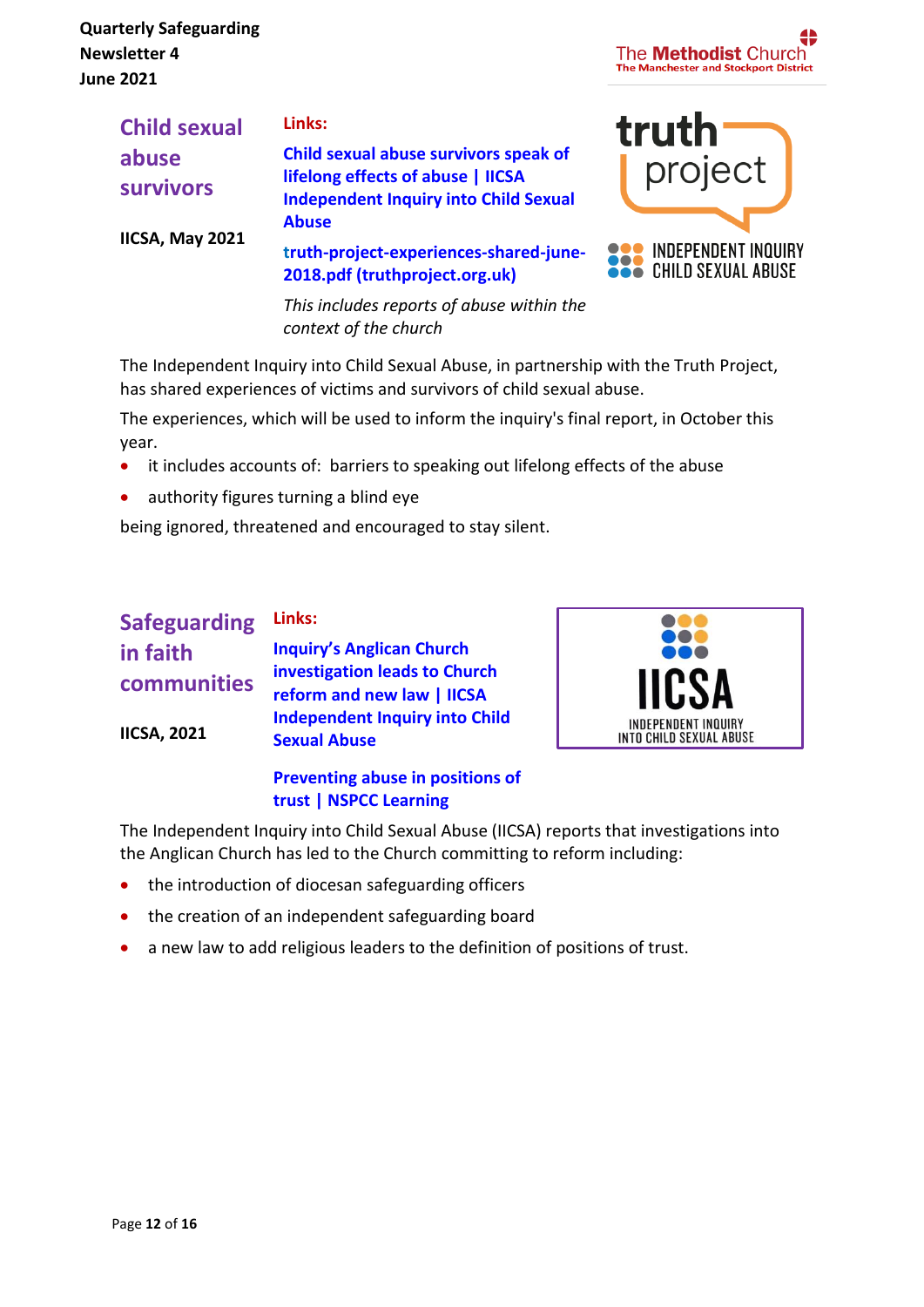Ï **Quarterly Safeguarding Newsletter 4 June 2021**

**2021**

The **Methodist** Church **The Manchester and Stockport District** 

**Report from the charity SafeLives and the group 'On our Radar'**

#### **Link:**

**[My Story Matters -](https://safelives.org.uk/sites/default/files/resources/My%20Story%20Matters%20-%20Understanding%20young%20peoples%20perceptions%20of%20abuse%20in%20their%20romantic%20relationships.pdf) Understanding young people's [perceptions of](https://safelives.org.uk/sites/default/files/resources/My%20Story%20Matters%20-%20Understanding%20young%20peoples%20perceptions%20of%20abuse%20in%20their%20romantic%20relationships.pdf)  [abuse in their romantic](https://safelives.org.uk/sites/default/files/resources/My%20Story%20Matters%20-%20Understanding%20young%20peoples%20perceptions%20of%20abuse%20in%20their%20romantic%20relationships.pdf)  [relationships.pdf \(safelives.org.uk\)](https://safelives.org.uk/sites/default/files/resources/My%20Story%20Matters%20-%20Understanding%20young%20peoples%20perceptions%20of%20abuse%20in%20their%20romantic%20relationships.pdf)**



The report explores young people's perceptions of abuse in their romantic relationship. The findings include:

- using language that resonates with young people is critical
- young people are more inclined to use language such as "toxic" or "manipulative" or "controlling" to describe a relationship than anything like "domestic abuse" or "intimate partner violence" which is something they perceive as happening to older people and not them
- young people want support in understanding where the line is between healthy and unhealthy relationships in their peer relationships
- friends and family were young people's main sources of support followed by teachers and youth

#### **Resource developed by the charity Solace and M&C Saatchi Link: [home -](https://goodguysguide.co.uk/) Good [Guys Guide](https://goodguysguide.co.uk/)**



#### **2021**

Solace says that the Good Guys Guide:

*"seeks to help men realise that even "good guys" can be perceived as a threat, and that they have a role to play in helping women feel more comfortable when out on the streets."* The guide offers a set of seven quick and easy to follow rules that men can adopt when out and about in order to help women feel safe, acknowledging that it's not a woman's responsibility to "take precautions to avoid being harassed".

Although not everyone may agree with all the points it is an innovative and positive response to the conversations about gender-based violence that we within the Church can be having with our young men.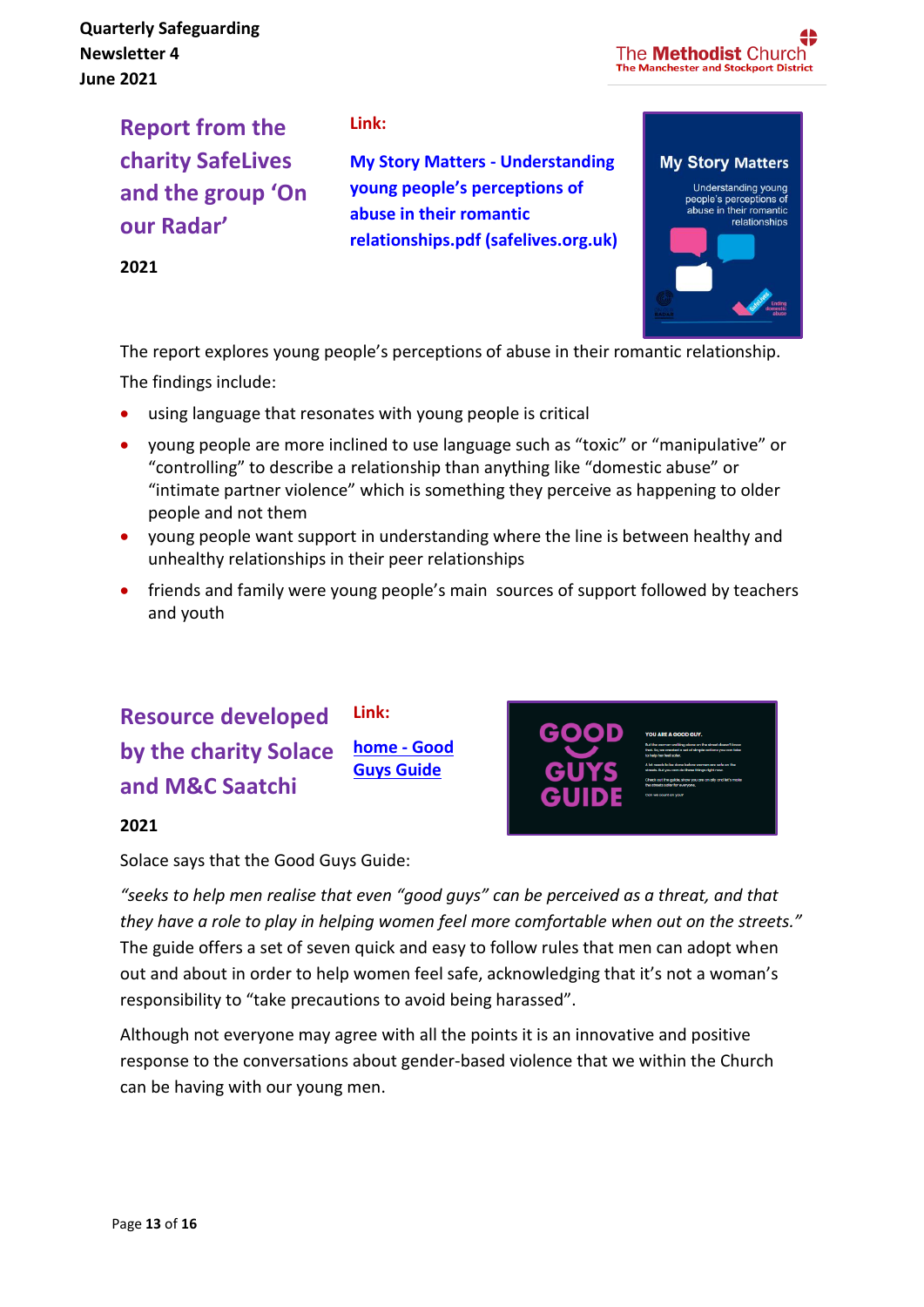# **Methodist Updates**

### **Webinars**

Just a reminder that you access this page to both book on forthcoming webinars and see those previously held. At present it holds:

**Link:**

**[Webinars](https://www.methodist.org.uk/safeguarding/webinars/)  [\(methodist.org.uk\)](https://www.methodist.org.uk/safeguarding/webinars/)**

| > a 1.5-hour webinar on Domestic<br>Abuse, held 24/11/20                                | Aimed at promoting awareness of domestic abuse<br>and looking at how as a church we can begin to<br>tackle this and respond appropriately to<br>victims/survivors. |
|-----------------------------------------------------------------------------------------|--------------------------------------------------------------------------------------------------------------------------------------------------------------------|
| > a series of 3 webinars looking at<br>tackling bullying within the<br>Methodist Church | Webinar 1: Tackling Bullying, Changing Culture,<br><b>Enabling Positive Relationships</b>                                                                          |
|                                                                                         | Webinar 2: Reconciling communities: living well with<br>difference                                                                                                 |
| You can register here for this<br>webinar                                               | Webinar 3: Addressing Bullying through Justice,<br>Dignity and Solidarity<br>To be held: 17 June - 11:00am - 12.30pm                                               |

### **Positive Working Together**

#### **Link: [Introducing Positive Working Together \(methodist.org.uk\)](https://www.methodist.org.uk/for-churches/guidance-for-churches/introducing-positive-working-together/)**

There is a section on the website about Positive Working Together which encourages us to reflect on the importance of the way in which we engage and interact with each other within the life of the church and the wider community. There are a range of resources here which you may find useful. There are also some train the trainer sessions available.

There is also a reconciliation and mediation project being run in partnership with Place for Hope aimed at managing disagreement or conflict in your community between individuals or groups of people.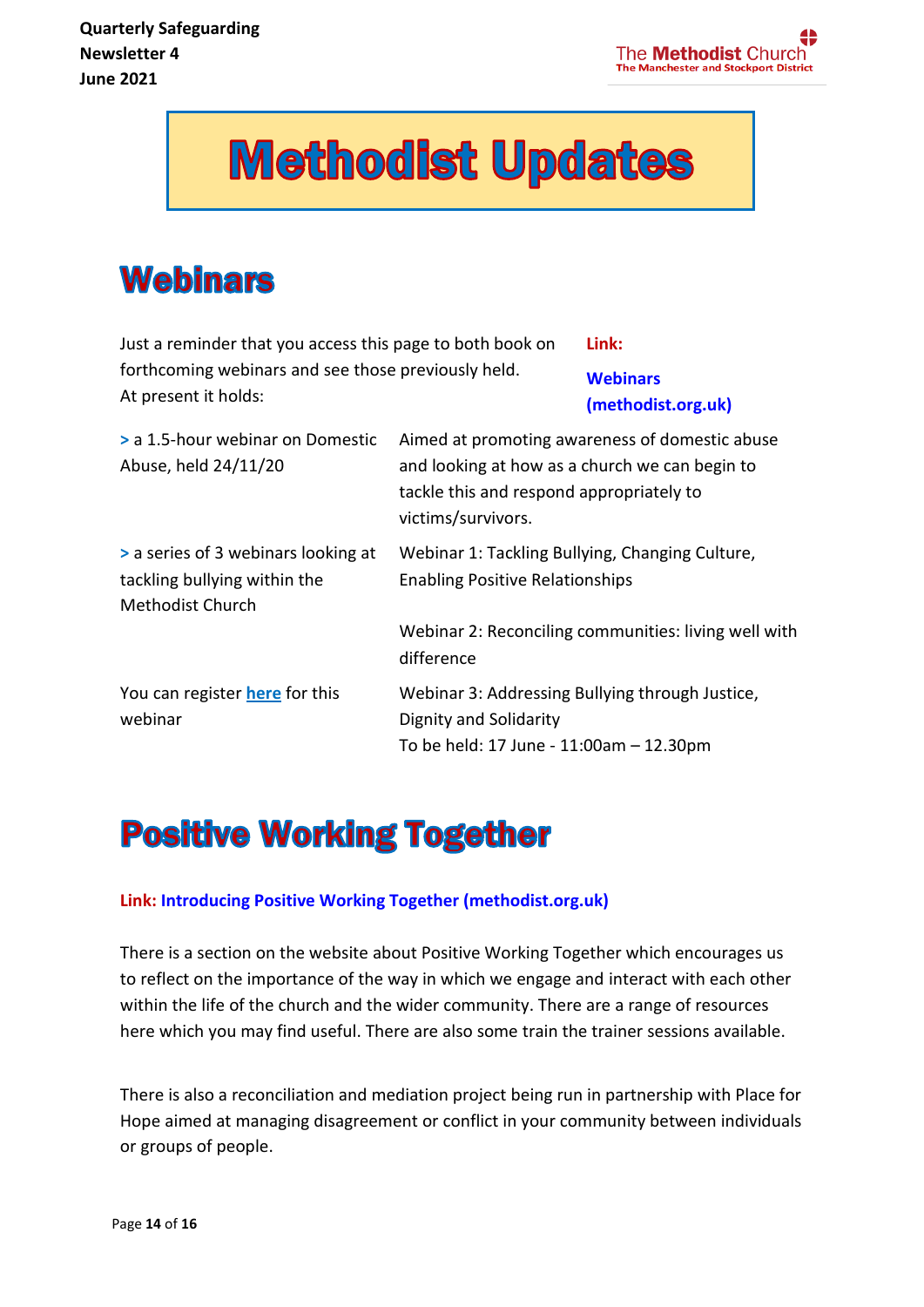### **Safeguarding Standing Orders Simplified**

#### **Link: [Safeguarding Standing Orders Simplified \(methodist.org.uk\)](https://methodist-news.org.uk/BVI-7CJJX-V5UMIY-4F9VZV-1/c.aspx)**

For some people the style in which the Standing Orders of the Methodist Church are written can make them difficult to understand.

Six leaflets that seek to provide a simpler explanation of the standing orders relating to safeguarding are now available for downloading or printing.

These leaflets do not change the standing orders but have used simpler language to explain key areas of the Church's safeguarding legislation.

They are intended to be given to anyone who becomes involved in a safeguarding matter and provide an explanation of how the safeguarding process works in the Methodist Church.

The leaflets are:

- Safeguarding Standing Orders A Simplified Guide
- Safeguarding Standing Orders The Safeguarding Committee
- Safeguarding Standing Orders The Church and Public Protection
- Safeguarding Standing Orders Duty to Obtain Disclosures
- Safeguarding Standing Orders Safeguarding and Suspensions
- Safeguarding Standing Orders Safeguarding and the Rehabilitation of Offenders Act

# **Safeguarding Section of the Connexional** website

**Link: [Latest News \(methodist.org.uk\)](https://www.methodist.org.uk/safeguarding/latest-news/)**

There is now a "latest news" section on the Safeguarding section of the Connexional website.

The first news item, dated 01/06/21, is an update from Tim Carter, Director of Safeguarding, discussing how the Methodist Church is preparing for the publications of IICSA reports.

It also contains the information relating to the last changes made with regard to Safeguarding Training requirements in April 2021.